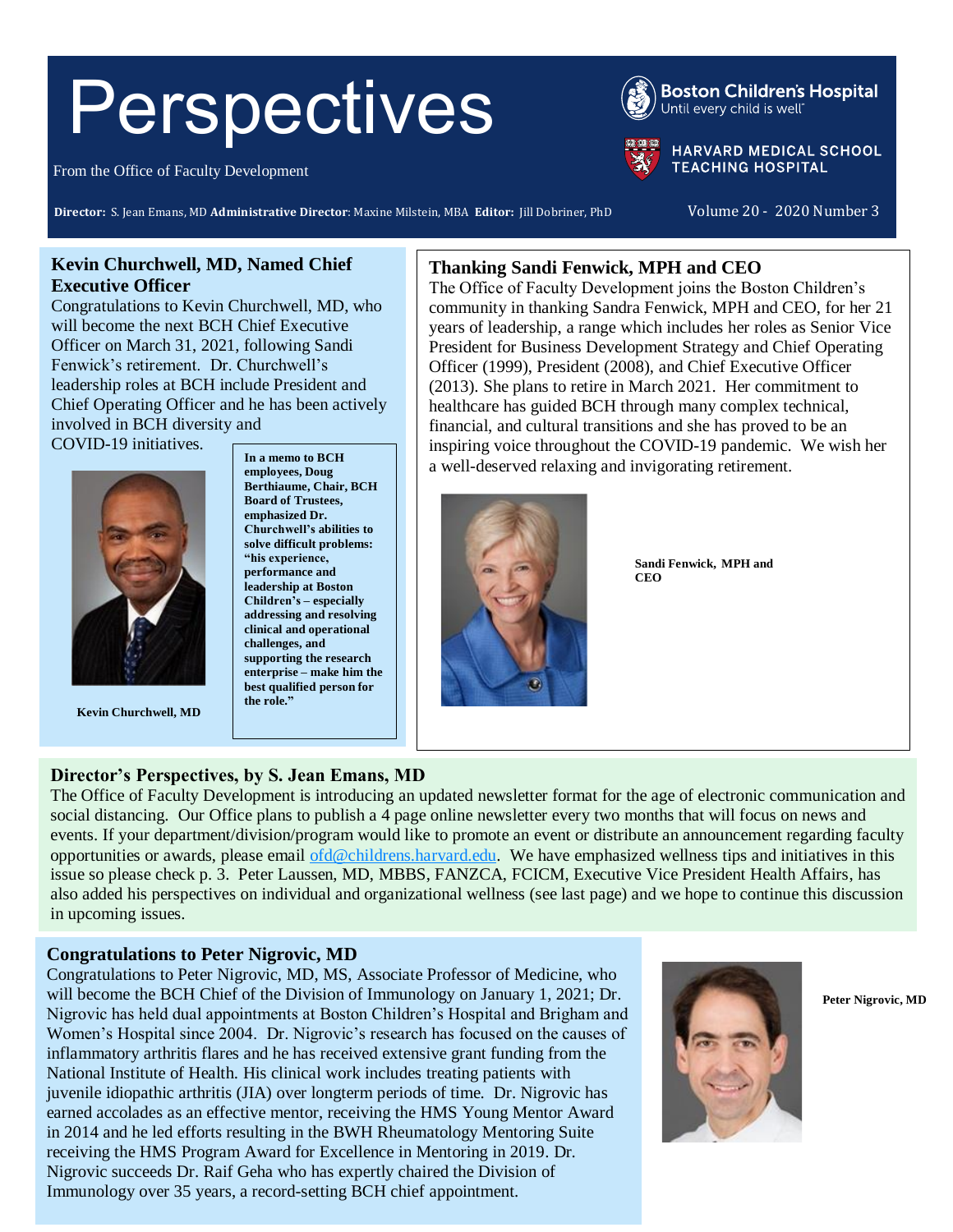#### **Update from the Office of Health Equity and Inclusion**

In August 2020, Boston Children's Hospital published its Declaration on Equity, Diversity and Inclusivity with 6 goals outlining its commitment to creating a more inclusive hospital environment.

In collaboration with the OFD, the 3rd Annual BCH Pediatric Health Equity and Inclusion Symposium took place virtually on September 23, 2020 and also honored Women in Science and Medicine Month. Other collaborators included: Nursing and Patient Care Operations and the BCH Academy for Teaching and Educational Innovation and Scholarship. The lecturers were diverse women who discussed their career paths and equity: **Antonia M. Villarruel, PhD, RN, FAAN, Lois K. Lee, MD, MPH, Sabra L. Katz-Wise, PhD and Joan Y. Reede, MD, MPH, MS, MBA.**



Antonia M. Villarruel. PhD, RN, FAAN Professor and Margaret Bond Simon Dean of Nursing, Senior Fellow, Leonard Davis Institute of Health Economics. University of Pennsylvania



Lois K. Lee. MD, MPH Senior Associate in Pediatrics, Division of Emergency Medicine, **Boston Children's Hospital Associate Professor of Pediatrics** and Emergency Medicine, **Harvard Medical School** 



Sabra L. Katz-Wise, PhD **Assistant Professor** Adolescent/Young Adult Medicine, Boston Children's Hospital. Department of Pediatrics, **Harvard Medical School.** Department of Social & Behavioral Sciences. Harvard T. H. Chan **School of Public Health** 



Joan Y. Reede, MD, MPH, MS, MBA Dean for Diversity & Community Partnership; Professor of Medicine, Harvard Medical School: Professor of Society, Human Development and Health, Harvard T.H. Chan School of Public Health

# **Update from the Medical Library, by Chloe Rotman, MLIS, Manager, Library Services**

The medical library is busy as ever, serving the information and research needs of the hospital via email and Zoom. Late summer and fall are always a rewarding time of year, as the librarians meet with new groups of fellows across the hospital, introducing them to the library's digital resources and giving in-depth lessons on navigating research databases and citation managers, and strengthening technical literature searching skills. If you would like to meet one on one with a librarian or have us give a group lesson in your department, contact Chloe Rotman. If you're stuck in a reading rut or missing casual conversation with colleagues across the hospital, join the Library Book Club, open to any and all faculty and employees. November's choice is *Trust Exercise* by Susan Choi, a riveting novel set at a fiercely competitive performing arts high school in the 1980's. The book club meets monthly over Zoom to discuss novels, historical fiction, and medical non-fiction over lunch or snacks. For more information, contact Anna Dorste (anna.dorste@childrens.harvard.edu).

#### **Here's what the librarians are reading:**

Chloe – *Poisoner in Chief: Sidney Gottlieb and the CIA Search for Mind Control* by Stephen Kinzer Anna – *The Vanishing Half* by Brit Bennett Alex – *Call Me By Your Name* by Andre Aciman

**Congratulations to Valerie Ward, MD, MPH, Assistant Professor of Radiology who has been named Boston Children's**  *first* **Chief Equity and Inclusion Officer in October 2020 ! Look for more information in upcoming issues.**

## **HMS Sexual and Gender Minority Health Equity Curriculum Development Fellowships**

These one-year fellowships provide dedicated time for faculty to develop and implement curricula designed for HMS students on how to care for sexual and gender minority patients. Two of the four 2019 fellowship recipients were BCH faculty: Carly Guss, MD, MPH and Sabra Katz-Wise, PhD (both Adolescent/Young Adult Medicine). Their appointments were renewed for 2020-2021 and two of the three new 2020-21 fellowship recipients are BCH faculty: Jessica Kremen, MD (Endocrinology) and Brittany Charlton, ScD, (Adolescent/Young Adult Medicine).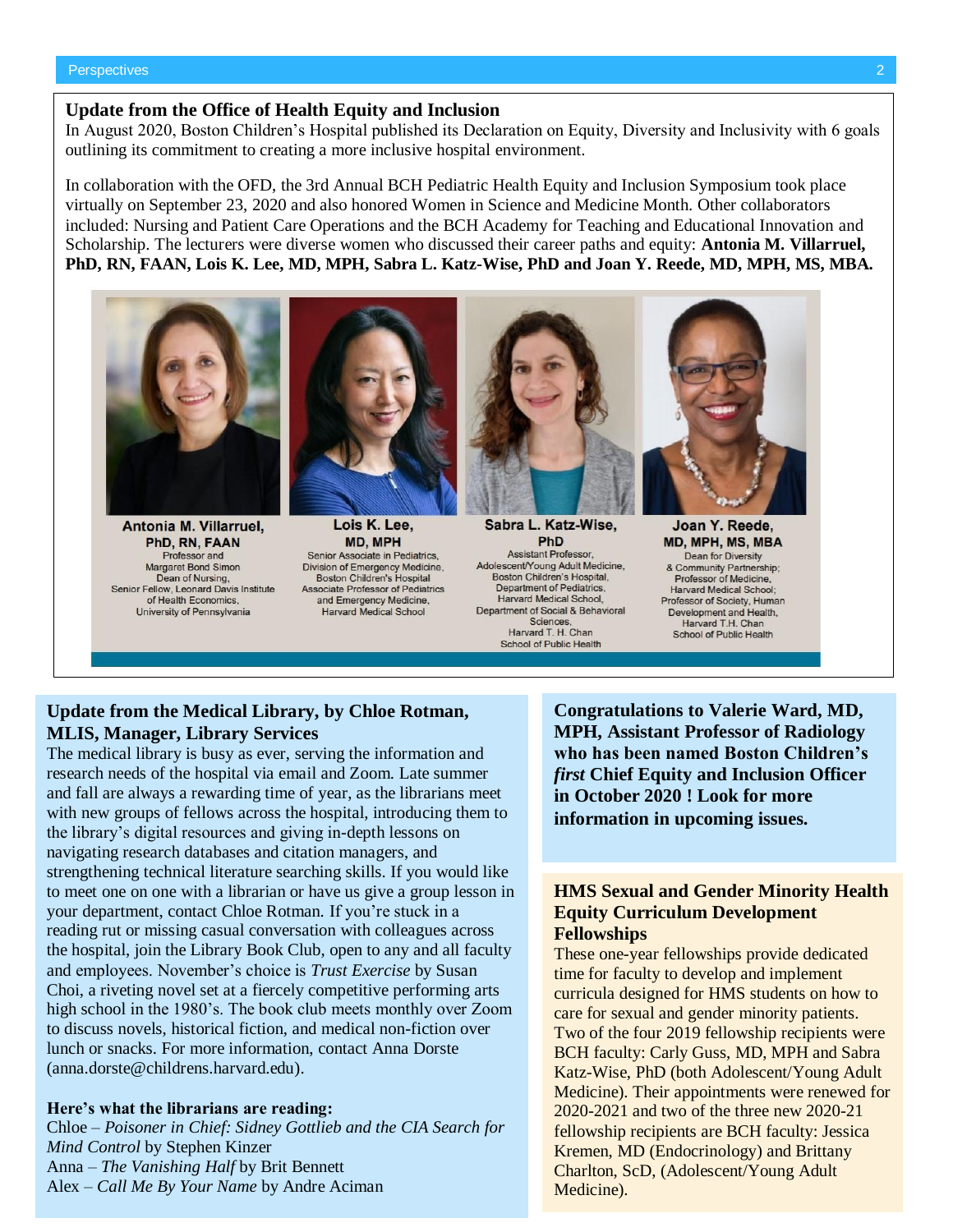## **Melissa Christino, MD, Assistant Professor of Orthopedic Surgery – how to protect your time**

- Focus on being present with what you are doing and eliminate anticipated distractions. Closing your email during clinic and responding to emails at pre-determined times of the day can help you feel less scattered, more efficient, and more attentive with patients.
- Taking great care of patients requires also taking great care of ourselves, but time is often limited. One tip for this is to schedule nonnegotiable "me-time" into your schedule in advance! Consider this a meeting with yourself that you cannot miss and use it exclusively for things that recharge you.



**Melissa Christino, MD**

#### **Amy Vinson, MD, FAAP, Assistant Professor of Anaesthesia – how to build a support network**

- Proactively seeking mentorship is a smart investment offering perspective, support, and protection from burnout. Have more than one, though, because you are unique and shouldn't try to "become" someone else!
- Peer support is an active process the sooner you develop this skill, the better. Try putting a couple colleagues' names in your speed-dial so you can reach out quickly when you're having a tough day!



**Amy Vinson, MD, FAAP**

*Upcoming OFD Virtual Wellness Workshops*

#### **Effective Strategies for Building Resilience at Work** Speaker: Lauren Mednick, PhD, Assistant Professor of

Psychology in the Boston Children's Department of Psychiatry

Tuesday, December 3, noon to 1 p.m., via Zoom, provided in November

To register, email [ofd@childrens.harvard.edu](mailto:ofd@childrens.harvard.edu)

The demands of working in our rapidly evolving healthcare system can be extremely stressful. Although some stress is helpful in improving performance, too much stress can have negative effects. In many situations, getting rid of stress is not a realistic goal, but changing how we manage and respond to it is. This workshop is designed to introduce clinicians to practical strategies that can be used to maintain personal resilience within the stressful work environment.

# **Time Management Solutions**

Speakers: Lydia Shrier, MD, MPH; Associate Professor of Pediatrics Judy Zola, MBA, Director of Learning and Development, HR Tuesday, December 8, 12 – 1 p.m., via Zoom, provided in November To register, email [ofd@childrens.harvard.edu](mailto:ofd@childrens.harvard.edu)

Looking for more efficient ways to manage time in your personal and professional life? This workshop will help you identify your peak energy times and provide practical suggestions on how to deal with distractions, prioritize and sort tasks and organize technology.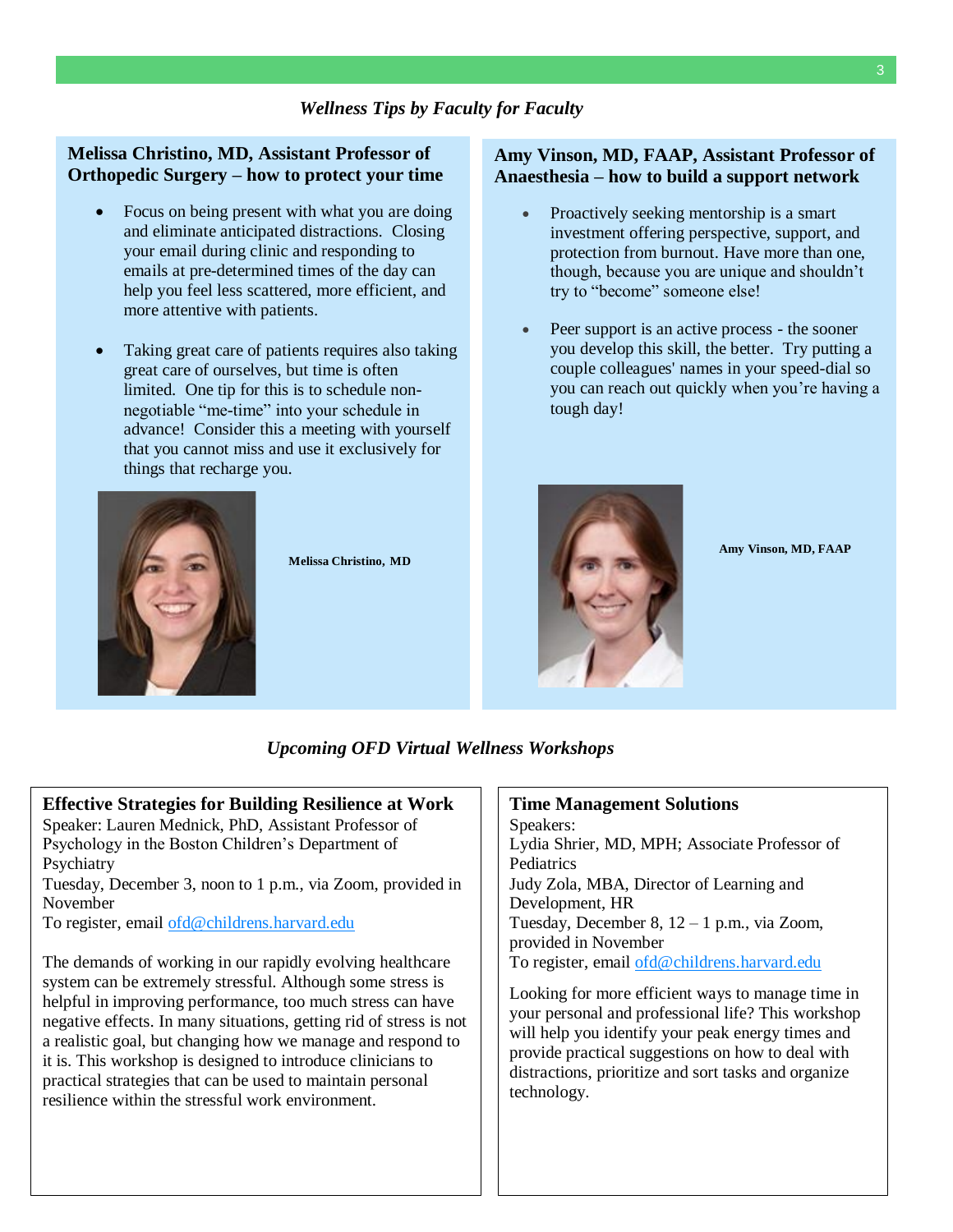#### **9/13/20 Apple-Picking Expedition**

Approximately 30 participants travelled to Westward Orchards in Harvard, MA, for the annual Office of Faculty Development Apple-Picking Expedition and enjoyed a beautiful sunlit afternoon with colleagues. Masked during the COVID 19 pandemic, each family group explored the Orchards at their own pace and returned home with apples galore! The day's early autumn scenery enlivened the spirits of both adults and children.



**A young explorer on an Orchard path**

# **The Office of Faculty Development**

**Invites You to a Special Virtual Celebration to Honor the Recipients of the 2020 Boston Children's Hospital Fellowships, Research, Medical Education, and Program Awards**

#### **Friday, October 30, 12 –1:00 PM, via Zoom**

Awards Ceremony sponsored by: Sandra Fenwick, MPH, CEO; Kevin Churchwell, MD, President and COO; David Williams, MD, Chief Scientific Officer; Jean Emans, MD, OFD Director; Alan Leichtner, MD, MSHPEd, Chief Education Officer

#### **Project Updates from:**

2019 Recipient: Eric Gaier, MD, PhD; Assistant Professor of Ophthalmology; Exploiting Principles of Timing-Dependent-Synaptic Plasticity to Treat Amblyopia

2019 Recipient: Nora Renthal, MD; Instructor in Pediatrics, Endocrinology; Translating Human Height Genetics to Skeletal Biology by Functional Genomics of the Growth Plate

RSVP to [ofd@childrens.harvard.edu;](mailto:ofd@childrens.harvard.edu) colleagues, mentors, friends, and families are welcome to attend

**Join from your computer or mobile device: [https://bostonchildrens.zoom.us/j/93887421717?pwd=](https://bostonchildrens.zoom.us/j/93887421717?pwd=bjlKOUVodk1PZTRDTkJCekhQUk9uUT09) [bjlKOUVodk1PZTRDTkJCekhQUk9uUT09](https://bostonchildrens.zoom.us/j/93887421717?pwd=bjlKOUVodk1PZTRDTkJCekhQUk9uUT09)**

#### **Password: 629229**



**A mom and son are ready for apple-picking**

#### **News from the Archives, by Alina Morris, MLIS**

#### **Documenting COVID-19 at Boston Children's Hospital**

Documenting the Boston Children's Hospital community is one of the Archive's core values. While official institutional responses to COVID-19 will be recorded and preserved in the archives, the Archives Program also wants to capture the experiences and reactions of employees. You can help by contributing your photographs, stories, videos and audio of living and working through the COVID-19 crisis. We are interested in stories about how the hospital is providing care during this time, remote working, shifts in research focus, the ways you and your friends and family are staying in touch during this period of social distancing and self-quarantine, the challenges of international staff or those with families abroad, and so on.

If you're interested in donating to the Boston Children's Hospital Archives COVID-19 Pandemic Collection, please visit our submission portal at <https://covid19atbch.omeka.net/>

In the future we will also be collecting artifacts from the 2020 pandemic. Please contact us at archives@childrens.harvard.edu with suggestions.